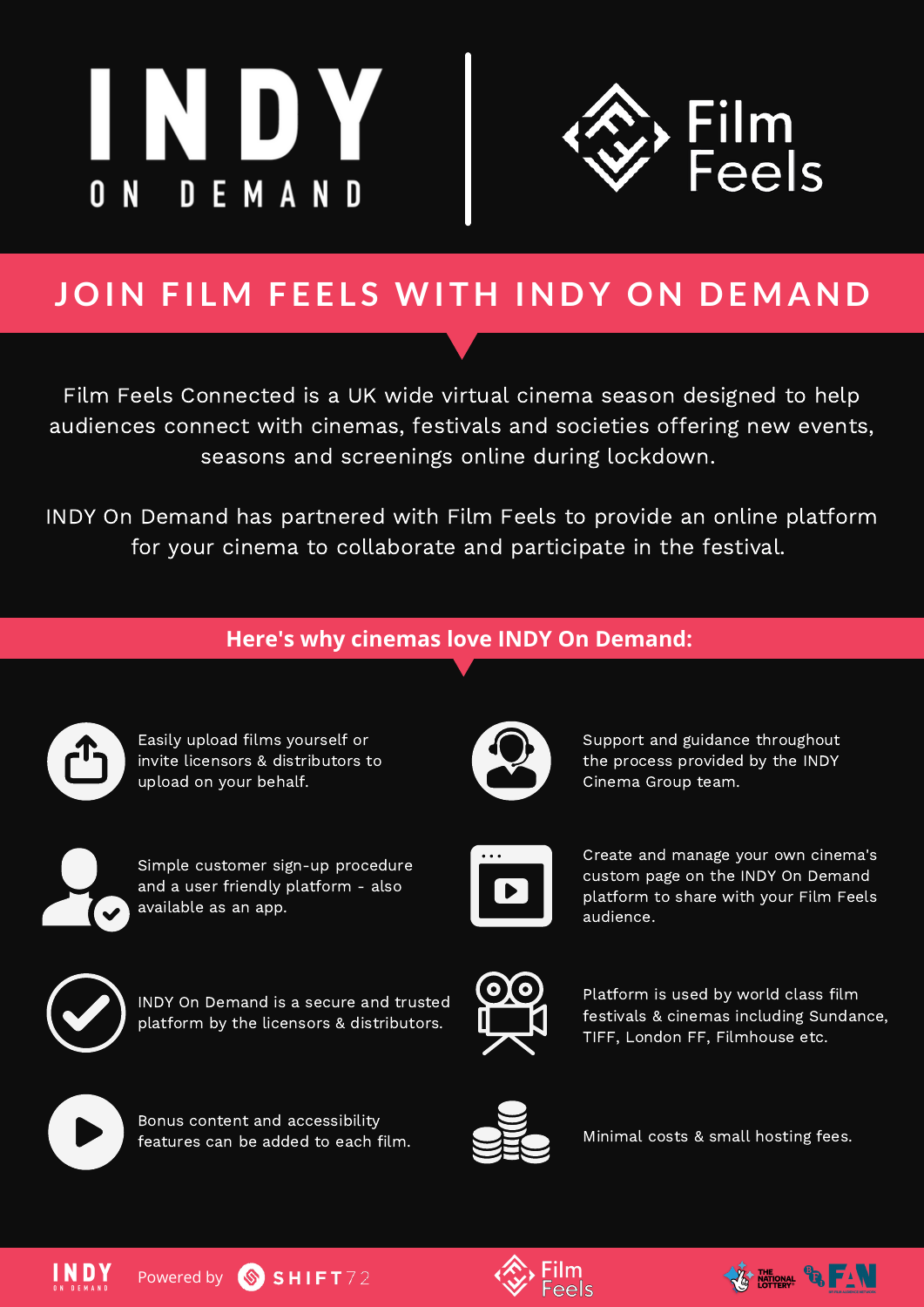

### 1.**Is there a time-limit for the Film Feels programme to be published?**

No, this is completely up to the venues. It can be published short-term or for the entire duration of the Film Feels programme.

### 2. **What are the costs of creating a page on INDY On Demand?**

There is no upfront cost for successful applicants to set up a page on INDY On Demand. When it comes to revenue, the vast majority of each rental is split between the venue and the distributor.

#### 3. **What file formats are supported?**

Shift72 platforms support most video file formats for ingestion. The most common formats that are uploaded are H.264 codecs, as an MP4, and ProRes files. Click on this link to read more: [Supported](https://docs.shift72.com/en/articles/1133255-supported-video-file-formats) Video File Formats | SHIFT72 Online Support

#### 4. **What subtitling and accessibility features are supported?**

Subtitles and captions can be burnt in or provided as .srt or .vtt files. Audio description needs to be included in the film file in order to be accessible on the platform. If subtitles aren't yet available, these can be created and included in the Film Feels budget.

#### 5. **Can short films and short film programmes be presented on the platform, or just features?**

Features, short films and short programmes can all be screened on INDY On Demand.

#### 6. **Will my cinema receive its own streaming platform?**

No, the offer is for a customisable page on the INDY On Demand platform.

### 7. **How will reporting work at the end of the programme?**

INDY will provide final data reports outlining the performance on individual film titles which venues can then build their invoices on.